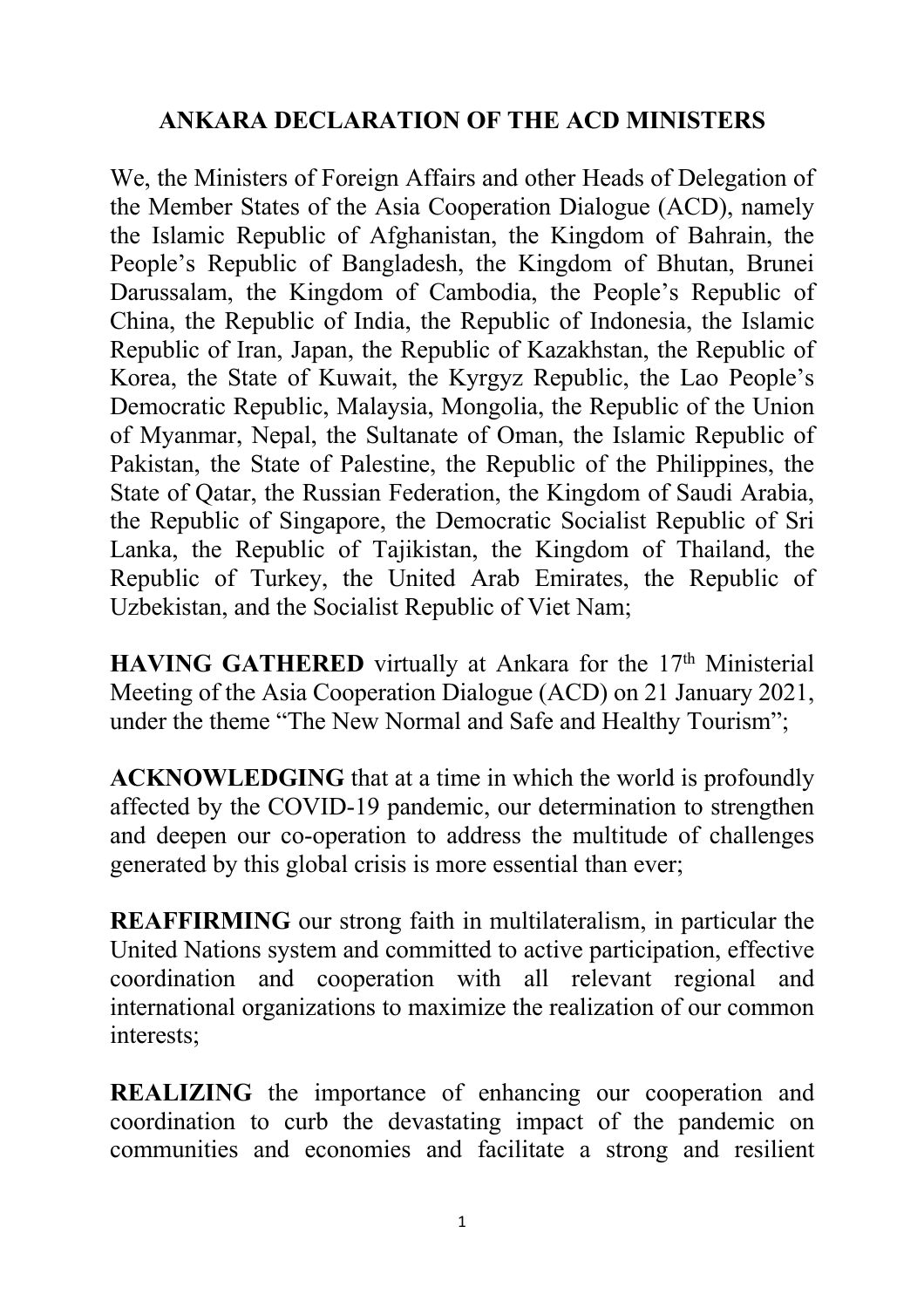economic recovery as well as sustainable, balanced and inclusive growth in the post-pandemic era;

**REAFFIRMING** the commitment to the 2030 Agenda for Sustainable Development as the blueprint for building back better after the pandemic;

**STRESSING** the principles of informal dialogue, inclusiveness and complementarity, including shared interests with commitment to cooperate with one another, which constitute the basis of the "Spirit of  $ACD'$  which marks its 19<sup>th</sup> anniversary this year;

**RECOGNIZING** the significance of the implementation of the ACD Vision for Asia Cooperation 2030 giving priority to its six pillars of cooperation, [i.e. (1) interrelation of food, water and energy security (2) connectivity; (3) science, technology, and innovation; (4) education and human resource development; (5) culture and tourism; and (6) promoting approaches to inclusive and sustainable development] to promote the Asian cooperation in order to build resilient and dynamic societies across the region; through broader participation and contribution of public and private sectors, academia, research centers, businesses, media and civil society;

**RECALLING** the importance of stepping up mutual efforts to overcome climate change challenges;

**RECOGNIZING** the importance of the ACD "Blueprint 2017-2021" which lays down a firm foundation for the ACD Blueprint 2021-2030;

**ACKNOWLEDGING** also the long-term economic and social impact of COVID-19 pandemic in the midst of the new normal in all sectors, taking into account the recommendations of the World Health Organization (WHO), United Nations World Tourism Organization (UNWTO) and other relevant international organizations and initiatives;

**EMPHASIZING** the potential contribution of the tourism and travel sectors, which are among the hardest-hit by the pandemic, to the economic recovery efforts; **TAKING ALSO INTO ACCOUNT** their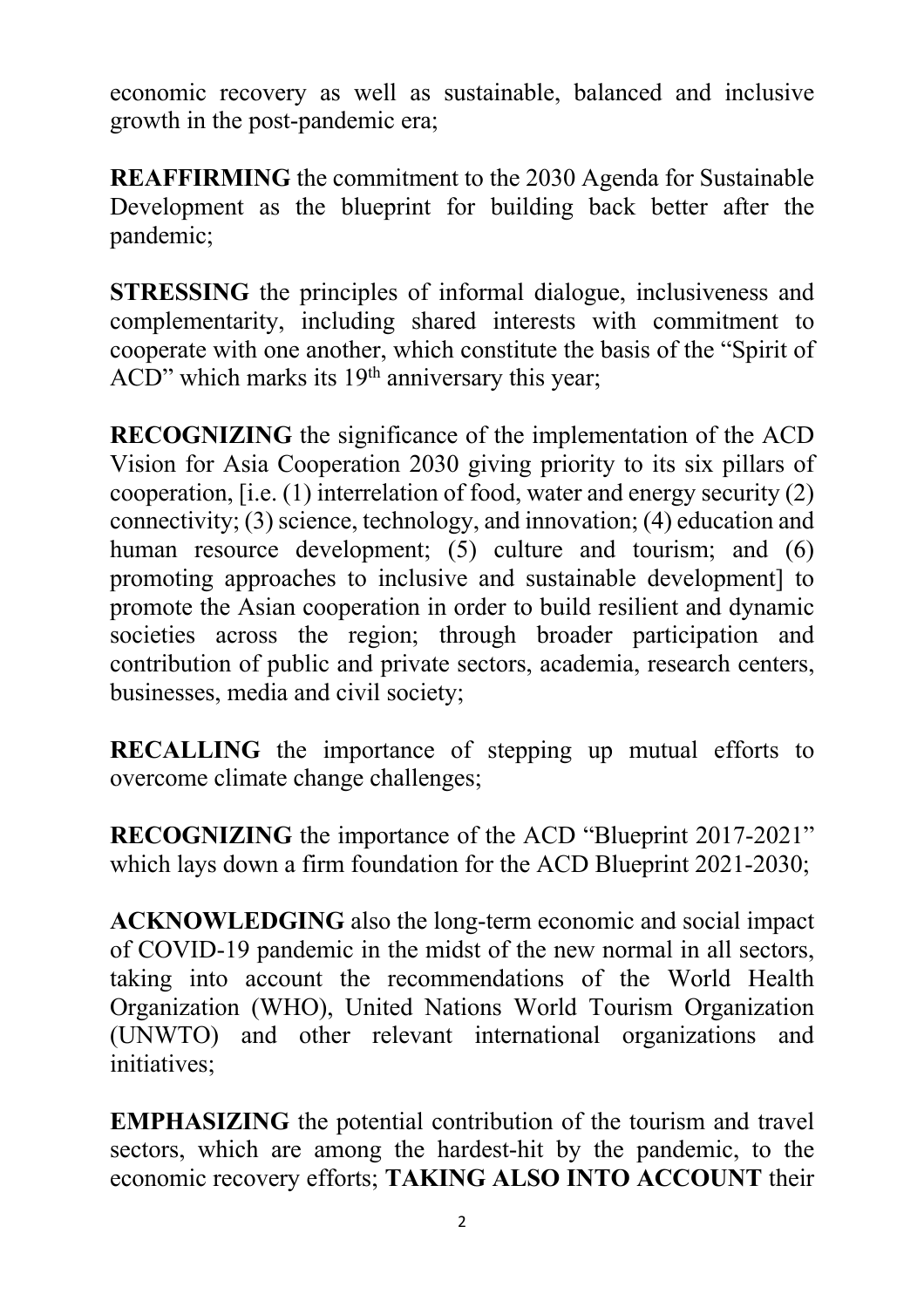role in the protection of historical, cultural and natural heritage, in achieving the UN Sustainable Development Agenda and in enhanced understanding and better relations among citizens;

**NOTING** also that many economies are either dependent on tourism revenues or strongly benefit from tourism flows;

**UNDERLINING** the importance of safe tourism practices both for the consumers, businesses, in particular micro, small and medium-sized enterprises (MSMEs) and the governments under pandemic conditions;

**NOTING** the discussions held during the "ACD Tourism Dialogue: Mitigating COVID-19 Impacts Towards Sustainable and Inclusive Tourism" virtual Conference organized by the Republic of Indonesia on 10<sup>th</sup> November 2020 and the Green Ecological Grain Storage Technology Training Workshop for ACD Countries organized by the People's Republic of China from 17<sup>th</sup> November to 30<sup>th</sup> December 2020;

**ACKNOWLEDGING** the positive contribution of organizing globalscale events in 2021, including EXPO Dubai 2020, and the Olympic and Paralympic Games Tokyo 2020 to stimulate economic activity across sectors, in particular the tourism and travel sectors, amongst others;

**REAFFIRMING** our commitment to strengthening the multilateral trading system with the WTO at its core, including through the WTO reform, as well as through strong, sustainable and resilient supply chains and distribution networks;

**BEING AWARE** of the business vulnerability of the micro, small and medium sized enterprises (MSMEs) and **AFFIRMING** our pledge to continuously support MSMEs also during pandemic conditions;

**CONSCIOUS** of the importance of broader participation and contribution of public and private sectors, international organizations, academia, research centers, businesses, media and civil society in support of the governmental efforts to achieve goals and objectives under the six pillars of ACD cooperation;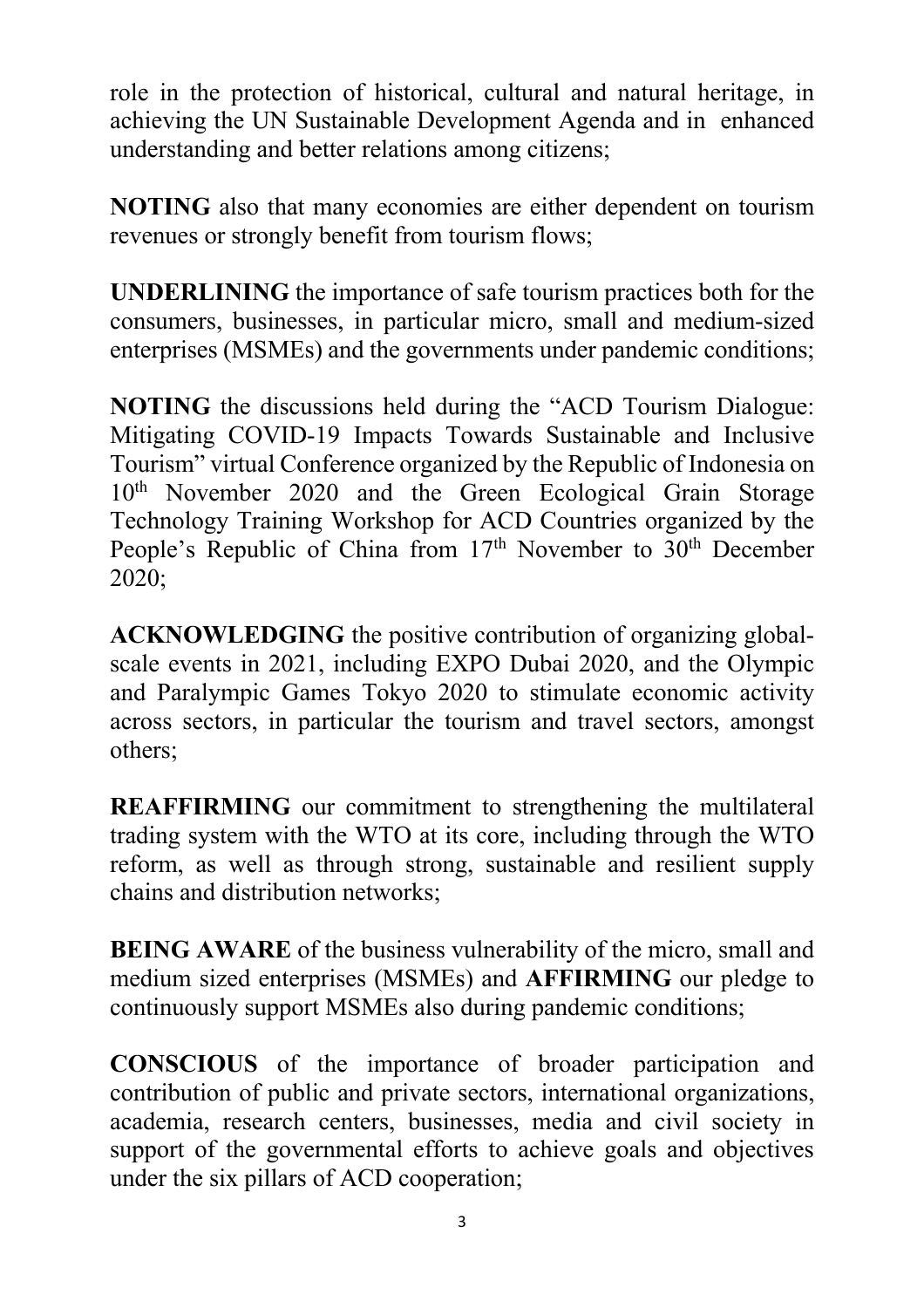**WELCOMING,** in this context, the first meeting of the Chambers of Commerce and Industry of ACD member states at the initiative of the ACD Chairmanship on 20 January 2021, and **TAKING NOTE** of the outcome of their deliberations;

**NOTING** further with satisfaction the initiative from the ACD University Network (ACD-UN) to promote post COVID-19 safe and healthy tourism as well as human resource development for the New Normal by establishing day to day practice to be adapted to the new normal, while highlighting the importance of encouraging ACD-UN to work closely with the respective Ministries of Education to encourage at least one university in each Member State to become a member of the ACD-UN in order to establish and prepare for Post-Covid era;

**REFERRING** to the increasing importance of science, technology, innovation, digitalization, education, public health, trade, transit, transport interconnectivity as engines of sustainable growth, inclusive community development and resilience in the recovery and aftermath;

**NOTING** further with concern that the crisis has also highlighted the risk of increasing digital divide and increasing inequality.

**HIGHLIGHTING** the need to further invest in high-speed broadband infrastructure, bridge digital divides and develop the skills needed to operate in a digital environment across all segments of society; diffuse digital technologies and know-how to all, while respecting intellectual property rights and in line with domestic laws and regulations;

**RECOGNIZING** further the increasing importance of connectivity in the face of COVID-19 pandemic and its pivotal role in smooth transportation of vital goods and believing that the utmost welfare and development can be achieved through concerted efforts and commitment by Member States;

**RECALLING** the importance of water, energy and food nexus for economic viability and sustainable development;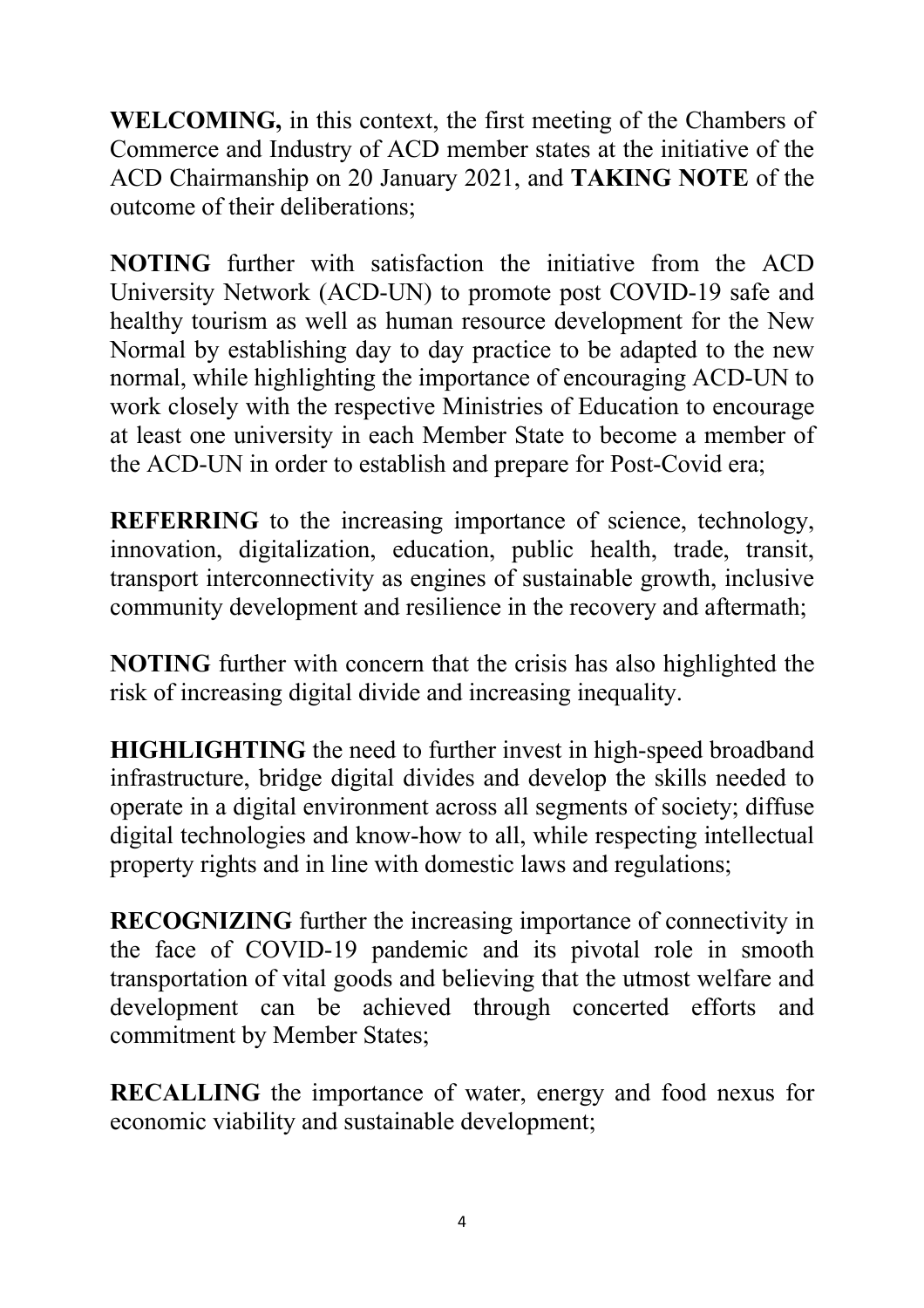**EMPHASIZING** also that the timely development and equitable supply of an efficacious and safe vaccine against COVID-19 as global public goods for all is vital for humanity;

**WELCOMING** the establishment of the World Health Organization (WHO) Geographically Dispersed Office for Preparedness for Humanitarian and Health Emergencies in Istanbul, Turkey, as an additional instrument in responding to COVID-19 pandemic;

**RECOGNIZING** the declaration of 27 December 2020 as the "International Day of Epidemic Preparedness" by the United Nations General Assembly**;** declaration of the year 2021 as the "International Year of Health and Care Workers" (YHCW) by the 73<sup>rd</sup> World Health Assembly of 9-14 November 2020 and the "International Year of Creative Economy for Sustainable Development" by 74<sup>th</sup> Session of the UN General Assembly on 17-30 September 2019, and

**WELCOMING HIGHLY** the acceptance of the Republic of Turkey to extend its Chairmanship until September 2021; the offer of the State of Qatar to host the 3rd ACD Summit in 2021; **EXPRESSING APPRECIATION** to the State of Kuwait for its continuous support to the ACD Secretariat; and **EXPRESSING FURTHER APPRECIATION** to the Secretary General and the Secretariat for their continuing duties;

## **DO HEREBY DECLARE:**

- 1. to uphold the core values of the ACD in carrying out the six pillars of cooperation to mitigate adverse effects of the pandemic and to coordinate our recovery efforts;
- 2. to enhance regional cooperation in our region with a goal to safeguard the peoples' wellbeing and safety;
- 3. to share information and exchange of best practices to support the recovery of the tourism and travel sectors with comprehensive measures such as safety and hygiene protocols in line with the UNWTO guidelines and return to normalcy in the Member States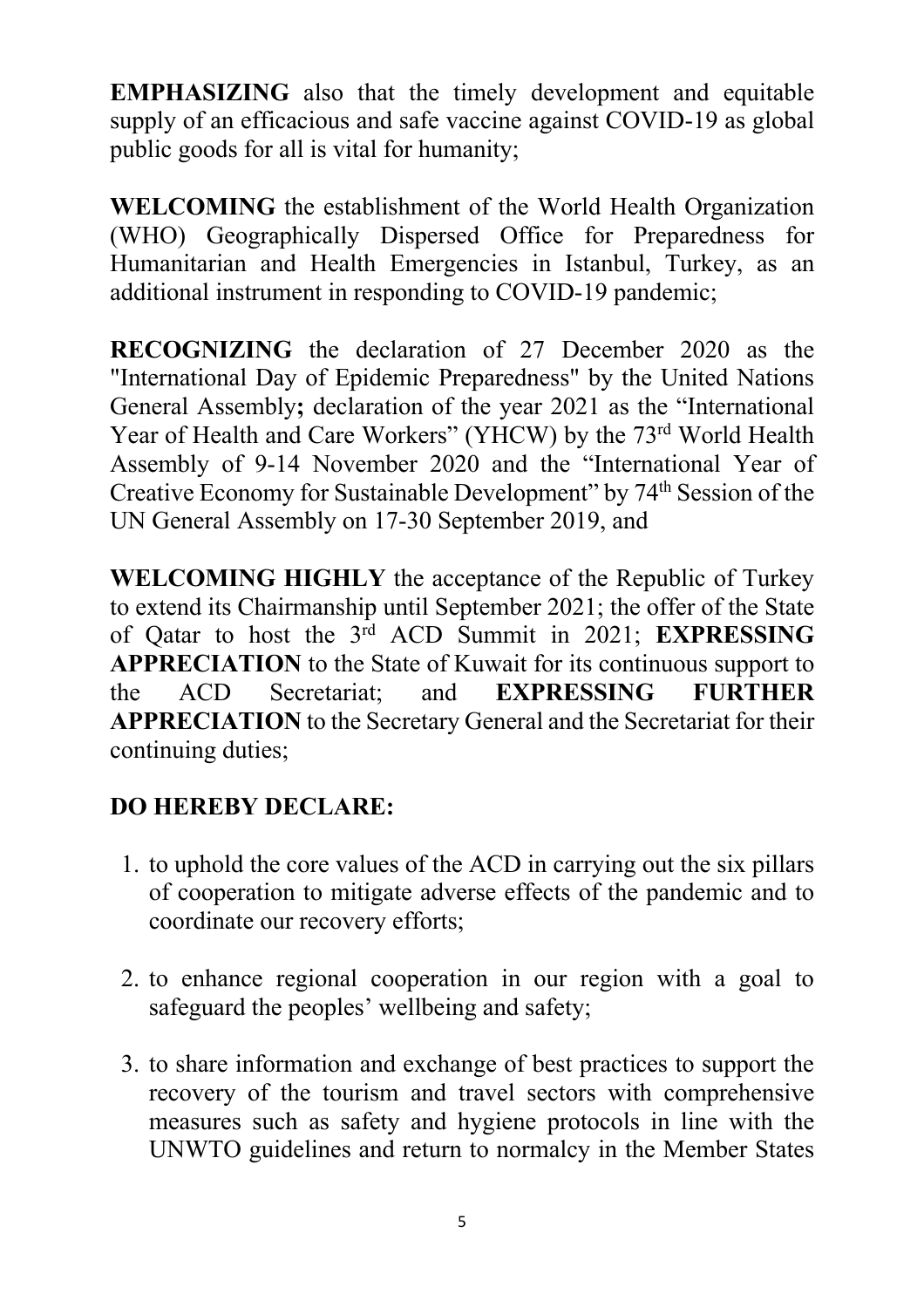given the natural beauty, deep history and cultural diversity of the Asian continent as one of the main cradles of global civilization;

- 4. to encourage all countries in the world to adopt all necessary precautionary measures to restore the travel and tourism operations;
- 5. to promote and further develop good practices of safe tourism and international certification processes for all related sectors;
- 6. to explore cooperation among member states for the development and promotion of nature-based tourism when pandemic prevention and control policies permit with the possibility of more person-toperson physical distancing and individual tourism like mountaineering, trekking and so on;
- 7. to share and disseminate best practices and guidelines on immigrations and international travel policies, including safe travel corridor, bilaterally as well as within the competent international organizations such as the WHO, UNWTO and ICAO;
- 8. to enhance cooperation and mutual support among all member states so as to consider synergizing national tourism development strategies across the whole region;
- 9. to enhance cooperation for testing, tracing, screening and treatment of the COVID-19 patients including putting in place the synchronized and effective systems for tests of international travellers at the source, transit and destination countries in order to reduce the health risk of the virus and develop confidence and relief for the travelers;
- 10. to work constructively with other WTO Members in the lead up to the 12th WTO Ministerial Conference to be hosted by Kazakhstan with a view to achieving tangible results;
- 11. to call upon Member States to increase their investments in and to mobilize their resources to areas and sectors such as agriculture, science, technology, tourism, industry, innovation, education, public health, creative economy, infrastructure and poverty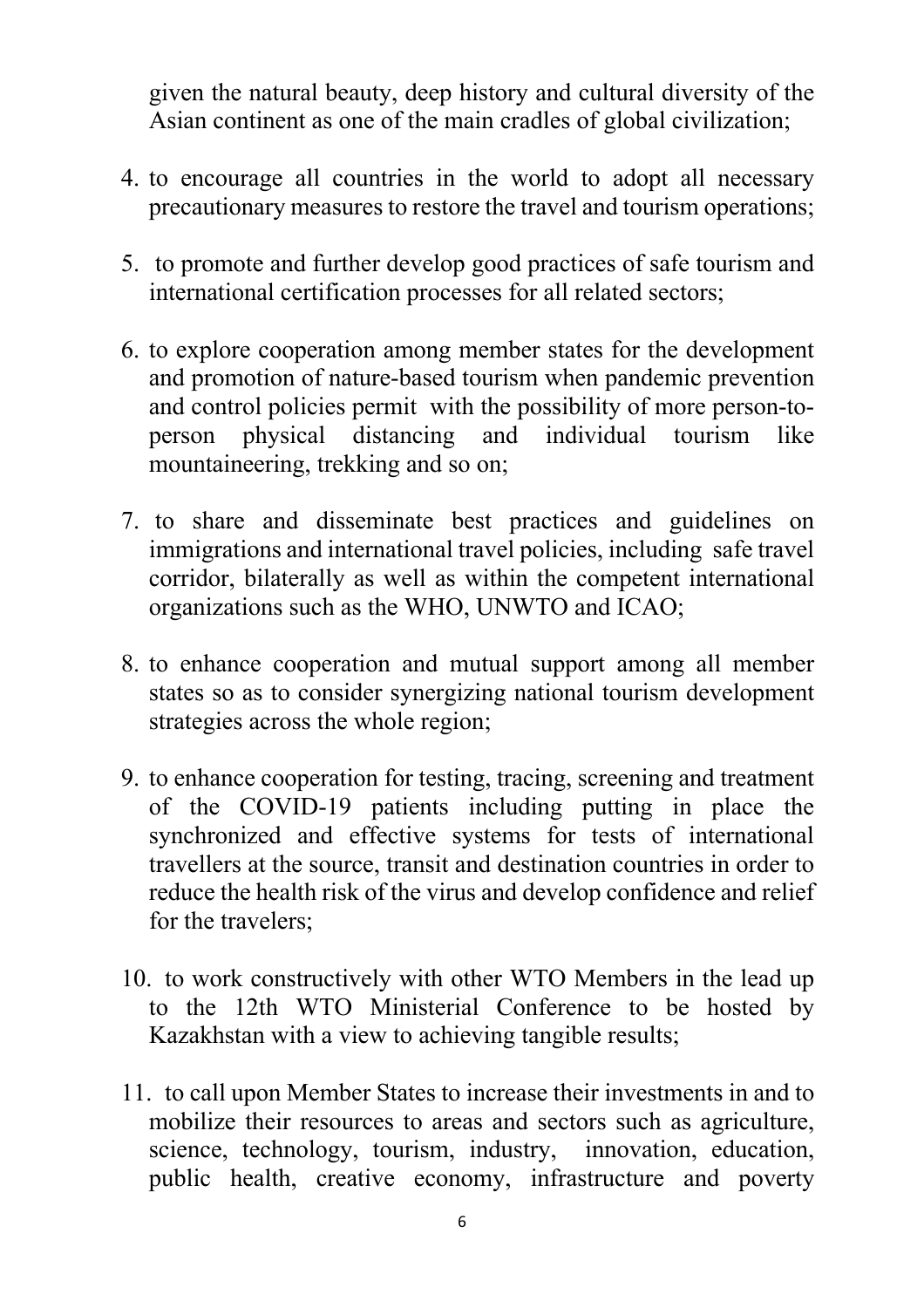alleviation and ensure broader participation of public and private sectors, academia, research entities, businesses and civil society in their activities to generate a sustainable recovery from COVID-19;

- 12. to focus on full buoyancy of tourism activities to prioritize in training human resources as per new demands in the market, to work out new ways to attract visitors and lengthen their stay as well as increase per capita expenditure of tourists considering the post-COVID-19 phase requiring concerted actions for employment retention and mobility of economy;
- 13. to continue the practice of selection of ACD Tourism Capital with a view to promoting and publicizing tourism attractions of ACD countries;
- 14. to support the organization of the ACD Business Forum, hopefully to be held in 2021, so that capacity building, technical and economic cooperation, particularly at the level of MSMEs, could be materialized;
- 15. to encourage the implementation of sustainable water management and sustainable energy production as well as agriculture practices and reduce food loss and waste in Asia, with a view to promoting clean energy and energy efficiency and ensuring food security;
- 16. to enhance cooperation and collaboration for mitigation and adaptation of the adverse impacts of climate change and natural disasters;
	- 17. to encourage the sharing of best practices, knowledge, skills and experiences in combating, preventing and mitigating infectious diseases, in particular the COVID-19, including through a possible meeting of Health Ministries;
	- 18. to enhance cooperation in the development and fair distribution of safe, effective and affordable vaccines, drugs and medical equipment and ensure their easy accessibility in affordable rates in